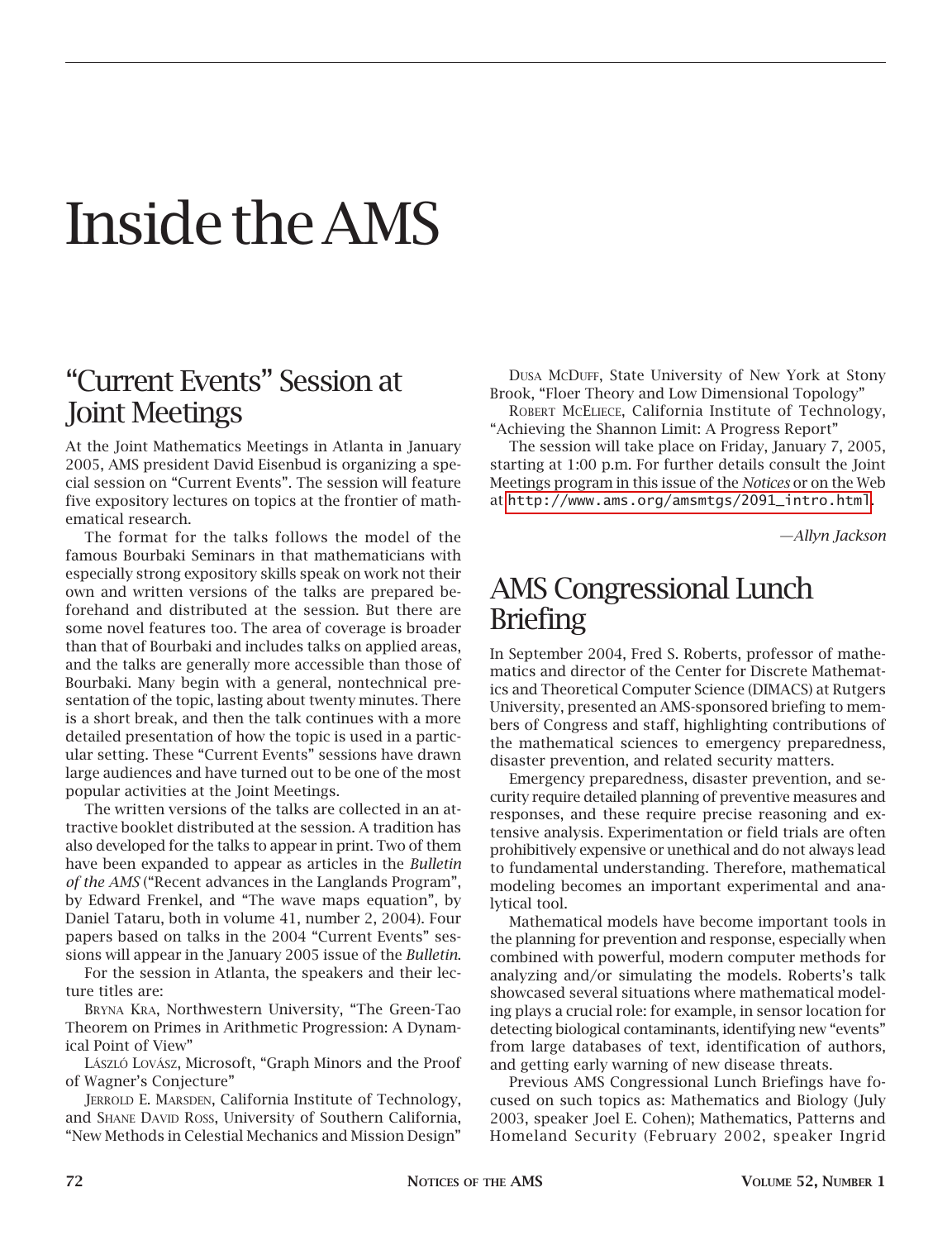Daubechies), and Mathematics Education (July 2001, speakers Deborah Loewenberg Ball, Hyman Bass, and Roger Howe). For further information on these briefings and other activities of the AMS Washington office, see the webpage <http://www.ams.org/government>.

*—AMS Washington office*

### My Summer at *Scientific American*

*Each year the AMS sponsors a fellow to participate in the Mass Media Fellowship program of the American Association for the Advancement of Science. This program places science and mathematics graduate students in summer internships at media outlets. In the piece below, the 2004 AMS fellow, Lisa DeKeukelaere of Brown University, describes her experiences during her fellowship at* Scientific American *magazine. For information about applying for the fellowship, see the October 2004 issue of the* Notices, *page 1075, or visit the website* [http://ehrweb.aaas.org/](http://ehrweb.aaas.org/massmedia.htm) [massmedia.htm](http://ehrweb.aaas.org/massmedia.htm). *The application deadline is* **January 15, 2005**.

It's amazing how excited you can get about seeing a small green blob in print. One of my first assignments at *Scientific American* was to develop a preliminary design for a graphic explaining Brownian motion. I needed to describe how it was discovered, why it is important, and how it relates to Einstein (whom the article was about) in a two-sentence caption and to show how a pollen molecule (my green blob) moves in relation to collisions with atoms. In the end, my original caption was completely rewritten by my editor, and my pictorial sketch was overhauled by a graphic designer, but I learned several things aside from the basics of Brownian motion while working on that project. The more heavily your work is edited, the more you learn for next time, and magazine writing is about deciding exactly which facts are important and conveying them in a concise and catchy format. The final product was a green blob that I could call my own.

Last summer I was fortunate enough to spend ten weeks editing, writing, fact-checking, and learning about everything from Einstein's mistresses to the true origin of the yo-yo at *Scientific American*. My editor there exposed me to all aspects of the whirlwind that is magazine publishing: I met with the publisher, the circulation manager, and the director of ancillary products. I sat in on production meetings, news meetings, art meetings, and staff meetings. Some of the most interesting were the triage meetings, where editors gathered to discuss the fate of manuscripts that had been submitted by scientists. Most articles in *Scientific American* are written by the researchers themselves, and editors spend the majority of their time working to develop and fine-tune these pieces.

Given the emphasis on editing, it was appropriate that my first two assignments involved improving and revising content penned by scientists and readers in "Ask the

Experts" and "Letters to the Editor". The "Ask the Experts" page contains scientists' responses to questions about such things as the chemistry of stain removal and heliuminduced voice transformations. The challenge is to take the responses posted on the website, which can exceed 800 words, and whittle them down to 200 words without losing accuracy or a sense of the author's personality. Editing "Letters to the Editor" presented similar difficulties. Before that experience it had never occurred to me that most normal people do not write clear, grammatically correct tensentence letters to magazines or just how many people take the time to write out and mail in their opinions.

The best thing about my summer was having the opportunity to work on a wide variety of projects in a wide range of fields. For one project I read eight different books about Einstein in order to provide readers with a guide for brushing up on the famous physicist's discoveries. In addition to the basics of relativity, the project taught me about the degree to which even science can be viewed from a variety of angles. I read books appropriate for the computer scientist, the beach reader, the Einstein fanatic, and the science phobe. For another Einstein-related project, I used my high school German skills to translate the marginal notes in one of his handwritten manuscripts from 1950 in hopes of finding a Fermat-like gem of wisdom. My search ended in vain, but I did learn that even geniuses have messy handwriting and reword sections of their writing just like the rest of us.

Fact-checking also provided me with more opportunities to diversify my base of knowledge. Several days spent fact-checking a piece on the chemistry of cannabis taught me more than I ever wanted to know about the history of marijuana, as well as just how many websites out there are a bit beyond scientific accuracy. One of my favorite projects of the summer involved verifying the accuracy of a graphic illustrating a basic concept in physics. When an object falls through the air, its acceleration due to gravity is eventually countered by air resistance. After this happens the object falls at a constant speed, known as its terminal velocity, which depends on the shape of the object and the density of the air. A picture drawn to demonstrate this concept depicted a baseball being thrown from an eight-story skyscraper, and the question was whether a baseball could actually reach its terminal velocity after just eight stories. I was initially amazed that readers would even notice such a detail if it were slightly inaccurate, but in the end I was proud to work at a magazine with such devoted subscribers.

While editing and fact-checking were both difficult, writing was by far my most challenging task. Having written a mathematical research paper in the past, I knew how tough it is to clearly and concisely communicate highlevel math concepts to someone outside of the discipline. However, research papers rarely have a 500-word limit and a requirement for readability by anyone with a high school education. Writing for a magazine is a delicate exercise in balancing and choosing what is most important and interesting while using carefully crafted analogies and